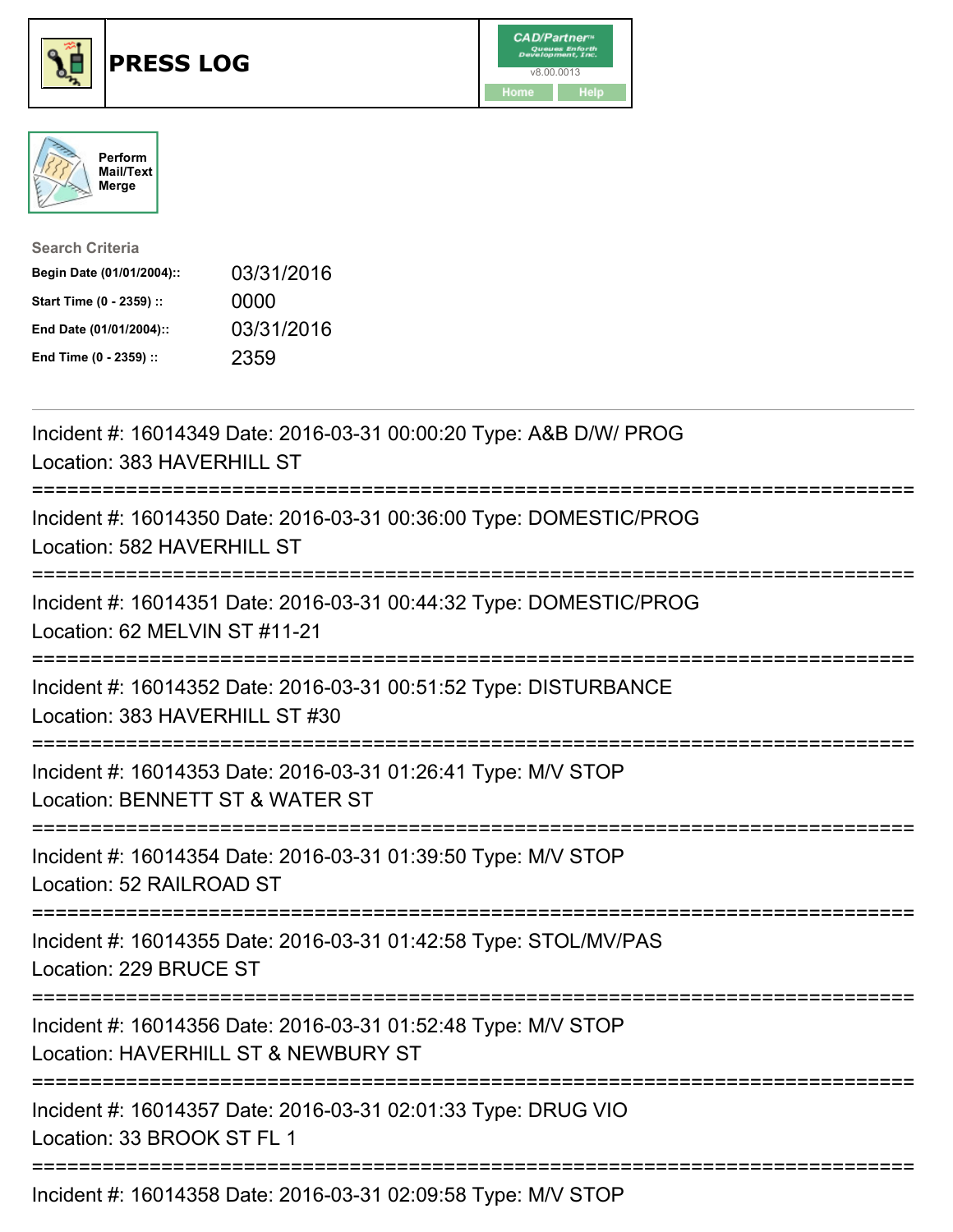| Location: BROADWAY & LOWELL ST                                                                                                      |
|-------------------------------------------------------------------------------------------------------------------------------------|
| Incident #: 16014359 Date: 2016-03-31 02:18:36 Type: M/V STOP<br>Location: S UNION ST & SALEM ST<br>=========================       |
| Incident #: 16014360 Date: 2016-03-31 02:37:18 Type: NOISE ORD<br>Location: 163 PARK ST FL 2                                        |
| Incident #: 16014361 Date: 2016-03-31 02:55:03 Type: BUILDING CHK<br>Location: 344 HAMPSHIRE ST<br>:=============================== |
| Incident #: 16014362 Date: 2016-03-31 02:58:57 Type: M/V STOP<br><b>Location: HIGH ST</b>                                           |
| Incident #: 16014363 Date: 2016-03-31 03:00:40 Type: M/V STOP<br>Location: BROADWAY & ESSEX ST<br>==========================        |
| Incident #: 16014364 Date: 2016-03-31 03:01:33 Type: M/V STOP<br>Location: BROADWAY & TREMONT                                       |
| Incident #: 16014365 Date: 2016-03-31 03:06:09 Type: M/V STOP<br>Location: BROADWAY & TREMONT ST                                    |
| Incident #: 16014366 Date: 2016-03-31 03:06:56 Type: SPECIAL CHECK<br>Location: CONSTRUCTION / CANAL ST & UNION ST                  |
| Incident #: 16014367 Date: 2016-03-31 03:10:06 Type: M/V STOP<br>Location: CANAL ST & UNION ST                                      |
| Incident #: 16014368 Date: 2016-03-31 03:11:21 Type: SPECIAL CHECK<br>Location: ALTERNATIVE CELLULAR MULTISERVICE / 245 BROADWAY    |
| Incident #: 16014369 Date: 2016-03-31 03:12:27 Type: SPECIAL CHECK<br>Location: WIRELESS CHOICE / 67 JACKSON ST                     |
| Incident #: 16014370 Date: 2016-03-31 03:14:49 Type: BUILDING CHK<br>Location: 700 ESSEX ST                                         |
| Incident #: 16014371 Date: 2016-03-31 03:28:29 Type: BUILDING CHK<br>Location: LA NAEIONAL (ENVIOS DE VALORES / 233 BROADWAY        |
| Incident #: 16014372 Date: 2016-03-31 03:34:16 Type: DISORDERLY                                                                     |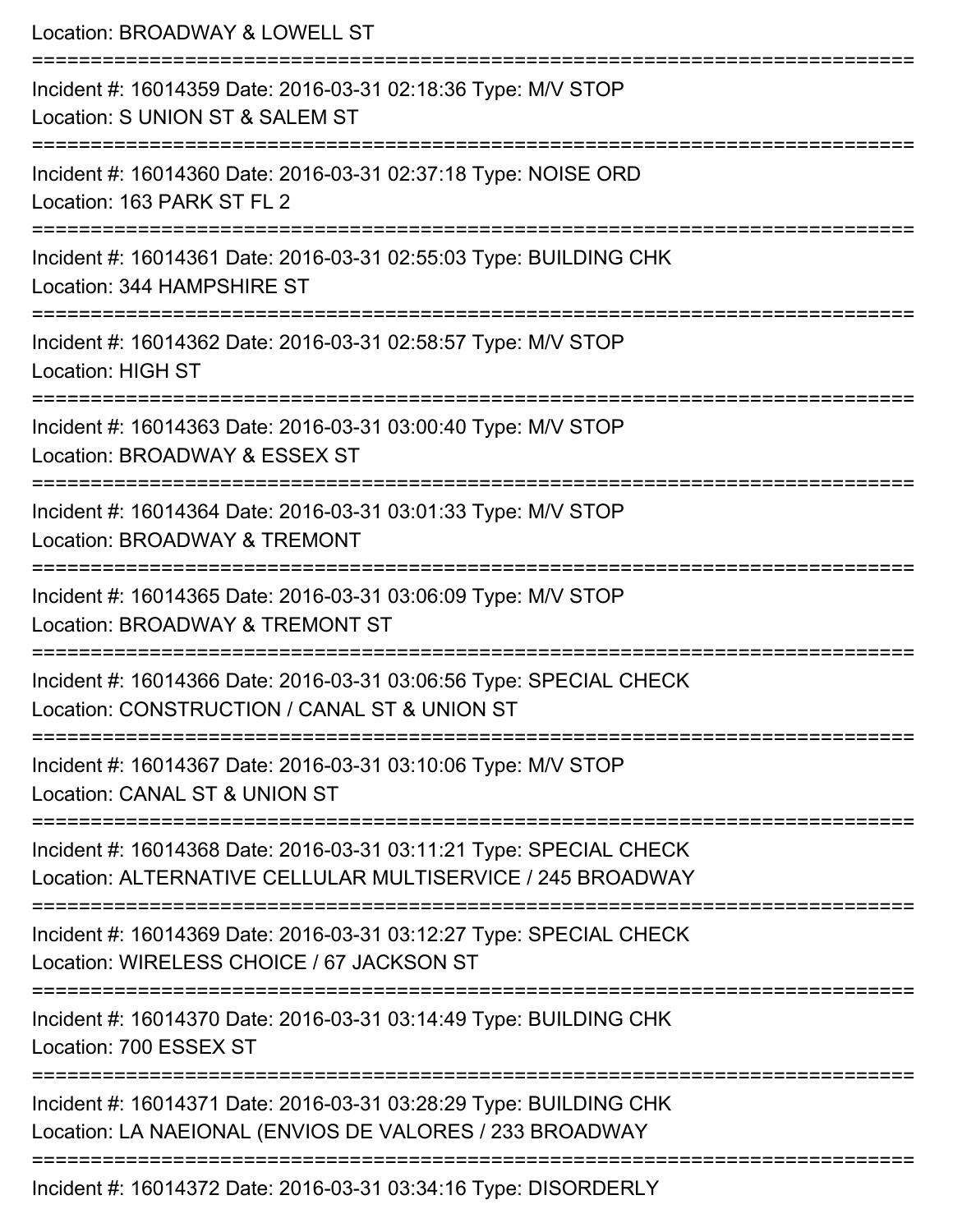| Incident #: 16014373 Date: 2016-03-31 03:38:03 Type: GUN CALL<br>Location: 198 BRUCE ST                                                  |
|------------------------------------------------------------------------------------------------------------------------------------------|
| Incident #: 16014374 Date: 2016-03-31 04:03:54 Type: BUILDING CHK<br>Location: 332 LOWELL ST                                             |
| Incident #: 16014375 Date: 2016-03-31 04:04:45 Type: FIGHT<br>Location: 77 CROSS ST<br>:===============================                  |
| Incident #: 16014376 Date: 2016-03-31 04:05:58 Type: BUILDING CHK<br>Location: CANAL ST & UNION ST                                       |
| Incident #: 16014377 Date: 2016-03-31 04:06:56 Type: BUILDING CHK<br>Location: 107 AMES ST                                               |
| =================<br>Incident #: 16014378 Date: 2016-03-31 04:09:16 Type: BUILDING CHK<br>Location: 275 JACKSON ST<br>__________________ |
| Incident #: 16014379 Date: 2016-03-31 04:15:01 Type: EXTRA SURVEIL<br>Location: RITE AID PHARMACY / 365 ESSEX ST                         |
| Incident #: 16014380 Date: 2016-03-31 04:15:22 Type: M/V STOP<br>Location: AMESBURY ST & ESSEX ST                                        |
| Incident #: 16014381 Date: 2016-03-31 05:20:00 Type: EXTRA SURVEIL<br>Location: CANAL ST & UNION ST                                      |
| Incident #: 16014382 Date: 2016-03-31 05:22:35 Type: M/V STOP<br>Location: GENERAL ST & UNION ST                                         |
| Incident #: 16014383 Date: 2016-03-31 05:35:41 Type: ASSSIT AMBULANC<br>Location: 26 MARGIN ST                                           |
| Incident #: 16014384 Date: 2016-03-31 05:54:15 Type: LARCENY/PAST<br>Location: 31 ROBINSON CT                                            |
| Incident #: 16014385 Date: 2016-03-31 06:17:36 Type: EXTRA SURVEIL<br>Location: 433 BROADWAY                                             |
| Incident #: 16014386 Date: 2016-03-31 06:18:00 Type: MV/BLOCKING                                                                         |

 $L = L$  $L = L$   $\alpha$   $\alpha$  High  $\alpha$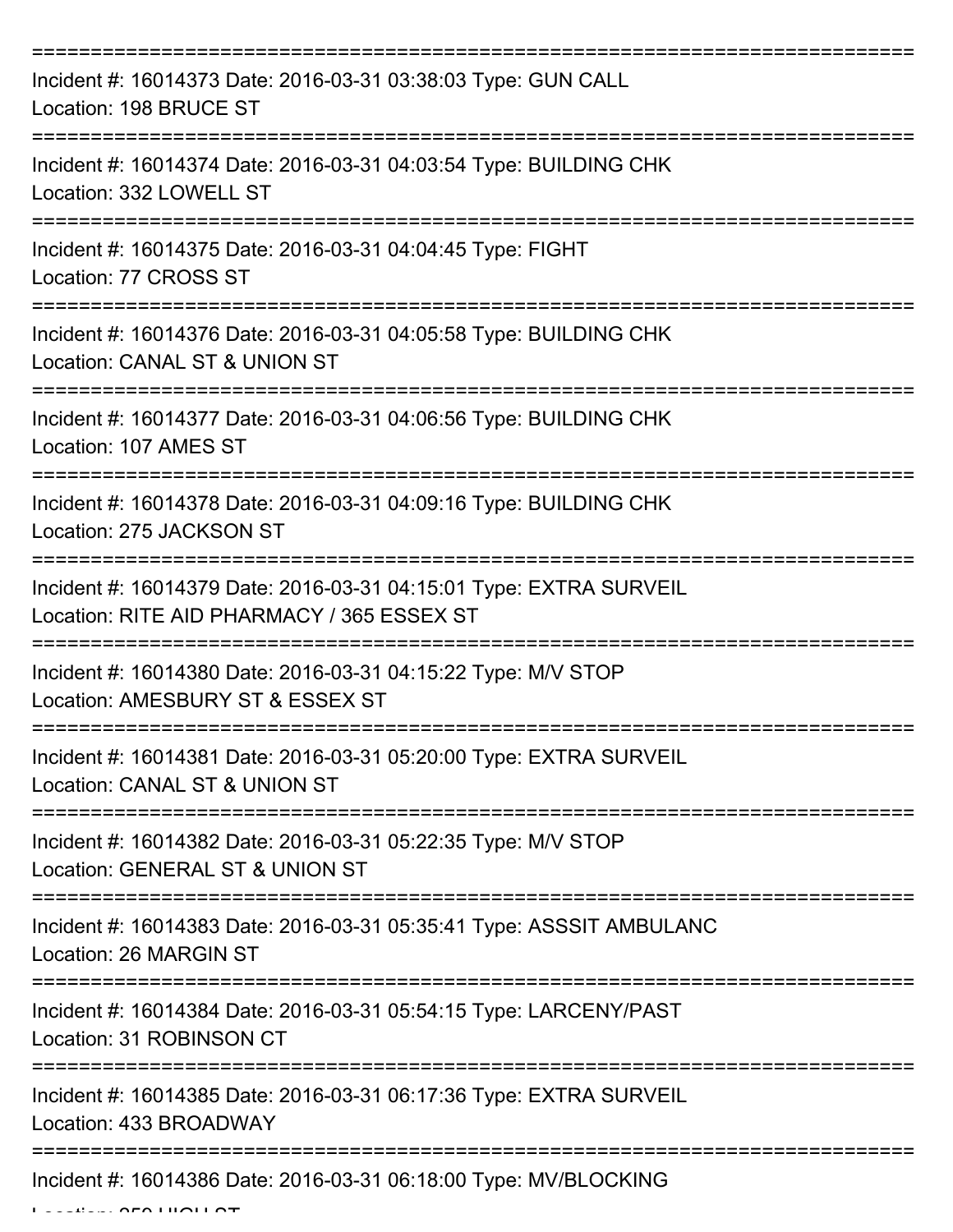| Incident #: 16014387 Date: 2016-03-31 06:21:21 Type: DISTURBANCE<br>Location: 65 PARK ST FL 2            |
|----------------------------------------------------------------------------------------------------------|
| Incident #: 16014388 Date: 2016-03-31 07:05:07 Type: PARK & WALK<br>Location: 0 BROADWAY                 |
| Incident #: 16014389 Date: 2016-03-31 07:22:02 Type: M/V STOP<br>Location: LAWRENCE HIGH SCHOOL / null   |
| Incident #: 16014390 Date: 2016-03-31 07:38:59 Type: SUS PERS/MV<br>Location: JACKSON ST & MONTGOMERY ST |
| Incident #: 16014391 Date: 2016-03-31 07:53:17 Type: ALARMS<br>Location: 125 AMESBURY ST                 |
| Incident #: 16014392 Date: 2016-03-31 07:55:32 Type: MAL DAMAGE<br>Location: 42 UNION ST                 |
| Incident #: 16014393 Date: 2016-03-31 07:59:36 Type: M/V STOP<br>Location: LAWRENCE ST & METHUEN ST      |
| Incident #: 16014394 Date: 2016-03-31 08:06:56 Type: M/V STOP<br>Location: ALLSTON ST & HIGH ST          |
| Incident #: 16014395 Date: 2016-03-31 08:15:50 Type: ALARMS<br>Location: CHARLES KREITE / 60 ISLAND ST   |
| Incident #: 16014396 Date: 2016-03-31 08:20:03 Type: CK WELL BEING<br>Location: ANDOVER ST & WINTHROP AV |
| Incident #: 16014397 Date: 2016-03-31 08:27:50 Type: CLOSE STREET<br>Location: PARK ST & TRENTON ST      |
| Incident #: 16014398 Date: 2016-03-31 08:31:11 Type: M/V STOP<br>Location: ALLSTON ST & HIGH ST          |
| Incident #: 16014399 Date: 2016-03-31 08:32:33 Type: ALARMS<br>Location: 134 WEST ST                     |
| Incident #: 16014400 Date: 2016-03-31 08:41:52 Type: CLOSE STREET                                        |

Location: IAMAICA CT & C LINIION CT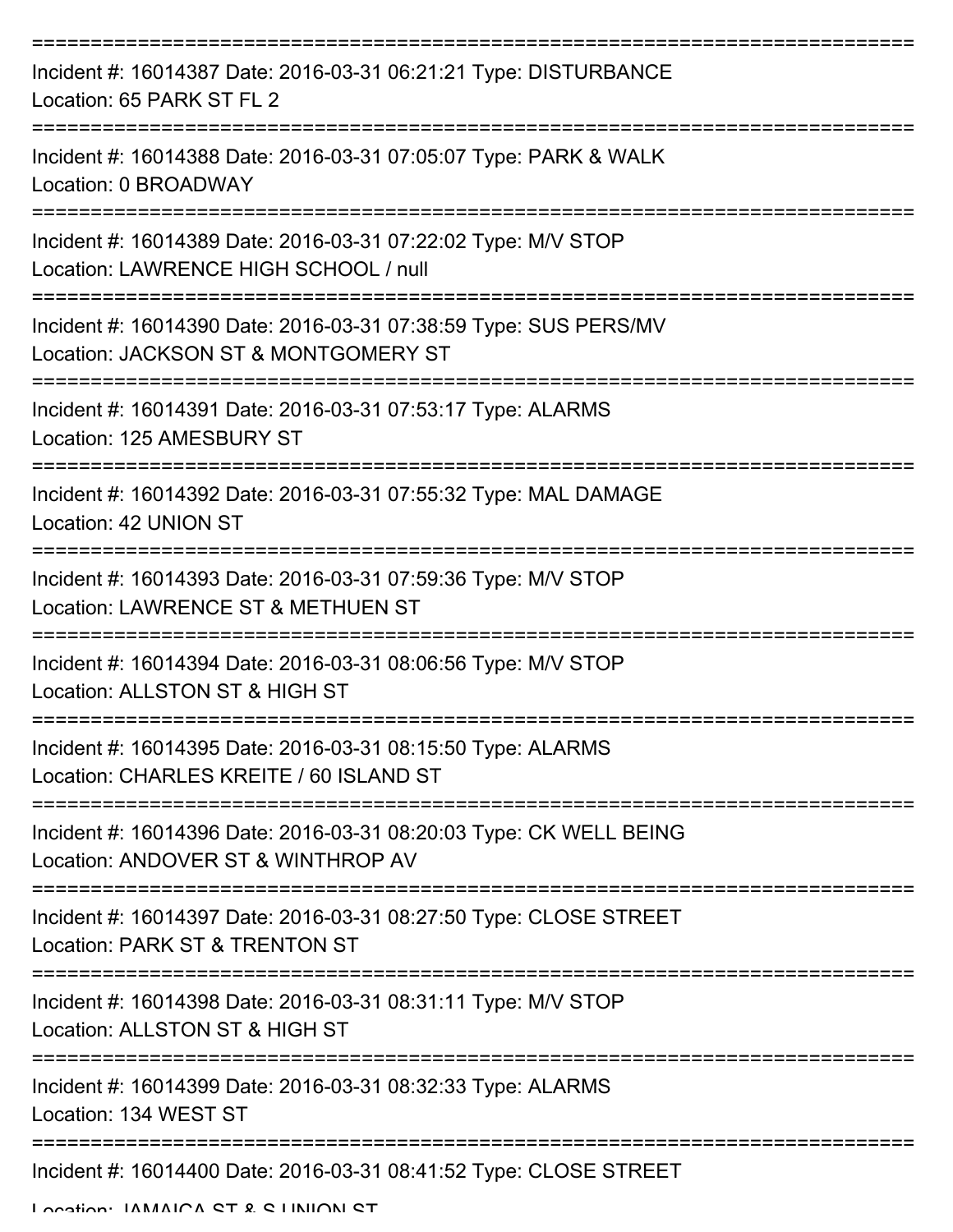| Incident #: 16014401 Date: 2016-03-31 08:44:00 Type: DEATH SUDDEN<br>Location: 1 GENERAL ST               |
|-----------------------------------------------------------------------------------------------------------|
| Incident #: 16014402 Date: 2016-03-31 08:55:39 Type: ASSSIT AMBULANC<br>Location: 11 SUMMER ST FL 5       |
| Incident #: 16014403 Date: 2016-03-31 09:39:18 Type: STOL/MV/PAS<br>Location: 152 NEWBURY ST              |
| Incident #: 16014404 Date: 2016-03-31 09:40:17 Type: MEDIC SUPPORT<br>Location: 229 E HAVERHILL ST FL 1ST |
| Incident #: 16014405 Date: 2016-03-31 09:53:13 Type: INVESTIGATION<br>Location: 280 MERRIMACK ST          |
| Incident #: 16014406 Date: 2016-03-31 10:01:14 Type: 209A/SERVE<br>Location: 357 HAMPSHIRE ST             |
| Incident #: 16014407 Date: 2016-03-31 10:03:01 Type: RECOV/STOL/MV<br>Location: 269 WATER ST              |
| Incident #: 16014408 Date: 2016-03-31 10:03:33 Type: MAL DAMAGE<br>Location: 300 HAVERHILL ST             |
| Incident #: 16014409 Date: 2016-03-31 10:17:48 Type: M/V STOP<br>Location: DURSO AV & WINTHROP AV         |
| Incident #: 16014410 Date: 2016-03-31 10:19:53 Type: 209A/SERVE<br>Location: 500 E HAVERHILL ST           |
| Incident #: 16014412 Date: 2016-03-31 10:20:44 Type: WARRANT SERVE<br>Location: 15 SPRINGFIELD ST         |
| Incident #: 16014411 Date: 2016-03-31 10:21:51 Type: M/V STOP<br><b>Location: 4 LEXINGTON ST</b>          |
| Incident #: 16014413 Date: 2016-03-31 10:25:23 Type: M/V STOP<br>Location: GRAFTON ST & WINTHROP AV       |
| Incident #: 16014414 Date: 2016-03-31 10:28:58 Type: 209A/SERVE                                           |

Location: 28 FLORENCE ST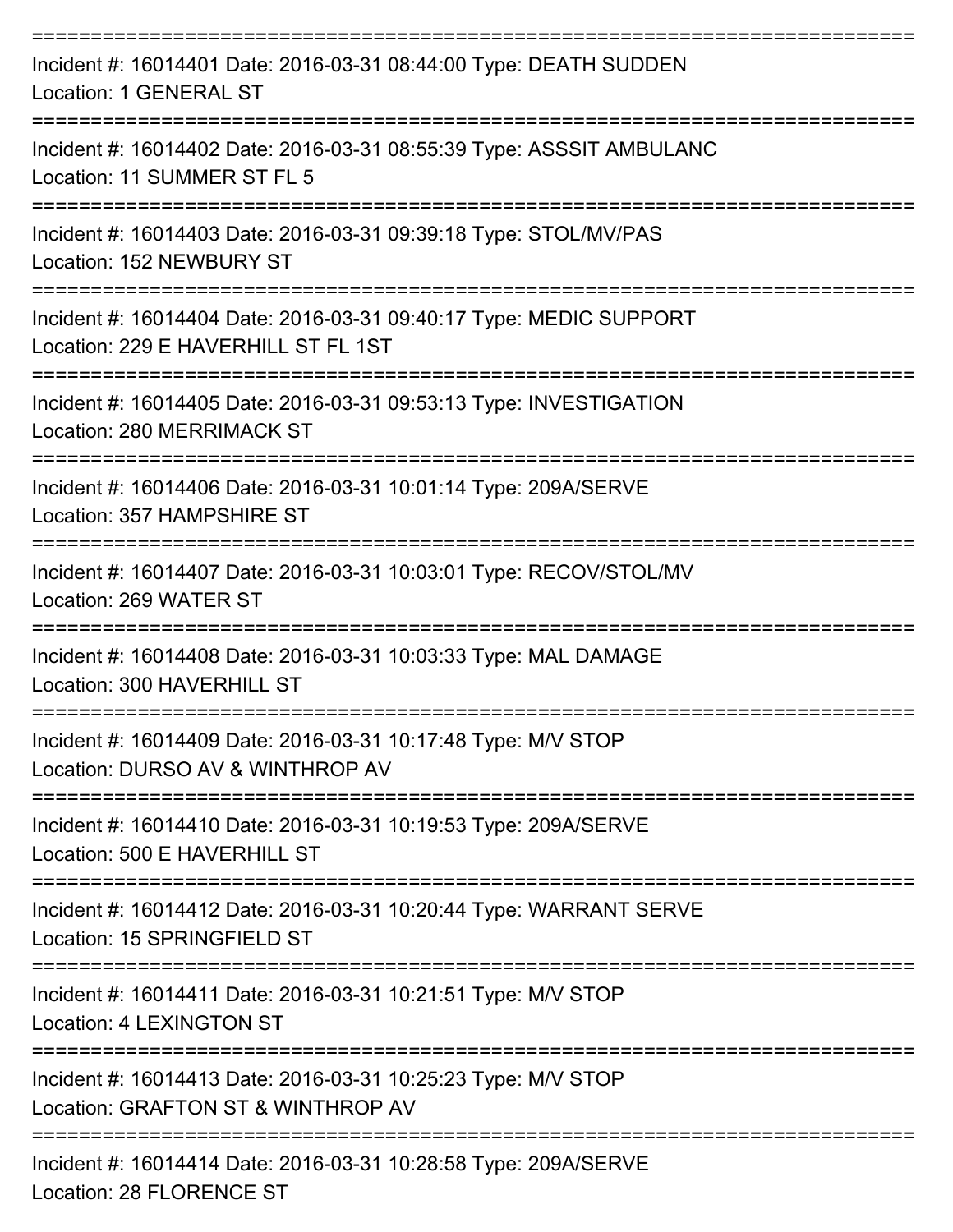| Incident #: 16014416 Date: 2016-03-31 10:31:25 Type: KEEP PEACE<br>Location: 219 E HAVERHILL ST                         |
|-------------------------------------------------------------------------------------------------------------------------|
| Incident #: 16014415 Date: 2016-03-31 10:32:49 Type: M/V STOP<br>Location: 141 AMESBURY ST                              |
| Incident #: 16014417 Date: 2016-03-31 10:41:49 Type: M/V STOP<br>Location: 81 CROSS ST                                  |
| Incident #: 16014418 Date: 2016-03-31 10:42:37 Type: ANIMAL COMPL<br>Location: 59 DORCHESTER ST                         |
| Incident #: 16014419 Date: 2016-03-31 10:47:30 Type: 911 HANG UP<br>Location: LAWRENCE COLLISION CENTER / 253 ERVING AV |
| Incident #: 16014421 Date: 2016-03-31 10:48:47 Type: DOMESTIC/PAST<br>Location: 2 APPLETON ST                           |
| Incident #: 16014420 Date: 2016-03-31 10:49:11 Type: PARK & WALK<br>Location: 205 BROADWAY                              |
| Incident #: 16014422 Date: 2016-03-31 10:53:29 Type: 911 HANG UP<br>Location: ACCESORIES TRENDY / 24 JACKSON ST         |
| Incident #: 16014423 Date: 2016-03-31 11:02:20 Type: 209A/SERVE<br>Location: 354 ANDOVER ST #2                          |
| Incident #: 16014425 Date: 2016-03-31 11:20:29 Type: CK WELL BEING<br>Location: 233 HAVERHILL ST                        |
| Incident #: 16014424 Date: 2016-03-31 11:20:38 Type: COURT DOC SERVE<br>Location: 39 FOSTER ST                          |
| Incident #: 16014426 Date: 2016-03-31 11:23:17 Type: NEIGHBOR PROB<br>Location: 13 HOLT ST #13                          |
| Incident #: 16014427 Date: 2016-03-31 11:29:58 Type: 209A/VIOLATION<br>Location: 6 BLANCHARD                            |
| Incident #: 16014429 Date: 2016-03-31 11:31:32 Type: STOL/MV/PAS<br>Location: 274 E HAVERHILL ST                        |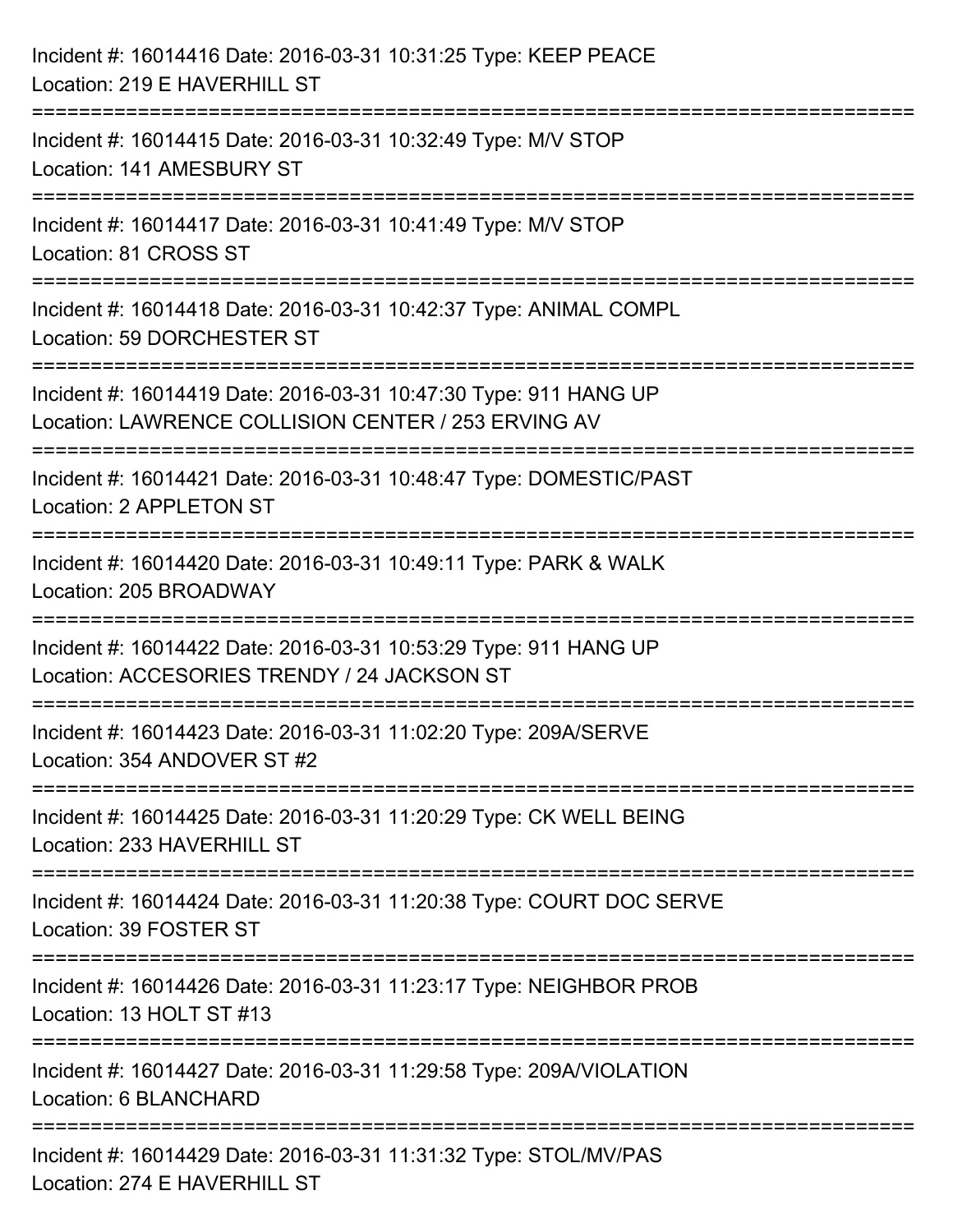| Incident #: 16014428 Date: 2016-03-31 11:33:01 Type: M/V STOP<br>Location: MARLBORO ST & S UNION ST                                  |
|--------------------------------------------------------------------------------------------------------------------------------------|
| Incident #: 16014430 Date: 2016-03-31 11:42:59 Type: M/V STOP<br>Location: 439 SOUTH UNION                                           |
| Incident #: 16014431 Date: 2016-03-31 11:47:07 Type: PARK & WALK<br>Location: 205 BROADWAY                                           |
| Incident #: 16014432 Date: 2016-03-31 11:49:15 Type: M/V STOP<br>Location: AMESBURY ST & CANAL ST                                    |
| Incident #: 16014433 Date: 2016-03-31 11:57:31 Type: B&E/MV/PAST<br>Location: 0 BROADWAY                                             |
| Incident #: 16014434 Date: 2016-03-31 11:58:28 Type: ALARM/BURG<br>Location: 20 KNOX ST #15                                          |
| Incident #: 16014435 Date: 2016-03-31 12:09:39 Type: DRUG VIO<br>Location: BROOKFIELD ST & EASTON ST                                 |
| Incident #: 16014436 Date: 2016-03-31 12:16:20 Type: RECOV/STOL/MV<br>Location: 54 SARGENT ST                                        |
| Incident #: 16014437 Date: 2016-03-31 12:34:25 Type: ANIMAL COMPL<br><b>Location: GREENFIELD ST</b>                                  |
| Incident #: 16014439 Date: 2016-03-31 12:35:14 Type: M/V STOP<br>Location: BROADWAY & LOWELL ST                                      |
| Incident #: 16014438 Date: 2016-03-31 12:35:35 Type: LOCKOUT<br>Location: 35 MILTON ST                                               |
| Incident #: 16014440 Date: 2016-03-31 12:39:11 Type: UNKNOWN PROB<br>Location: 66 BENNINGTON ST<br>--------------------------------- |
| Incident #: 16014441 Date: 2016-03-31 12:43:54 Type: ALARM/BURG<br>Location: 19 WEBSTER CT                                           |
| Incident #: 16014442 Date: 2016-03-31 13:18:02 Type: MEDIC SUPPORT<br>Location: MT VERNON PARK / null                                |

===========================================================================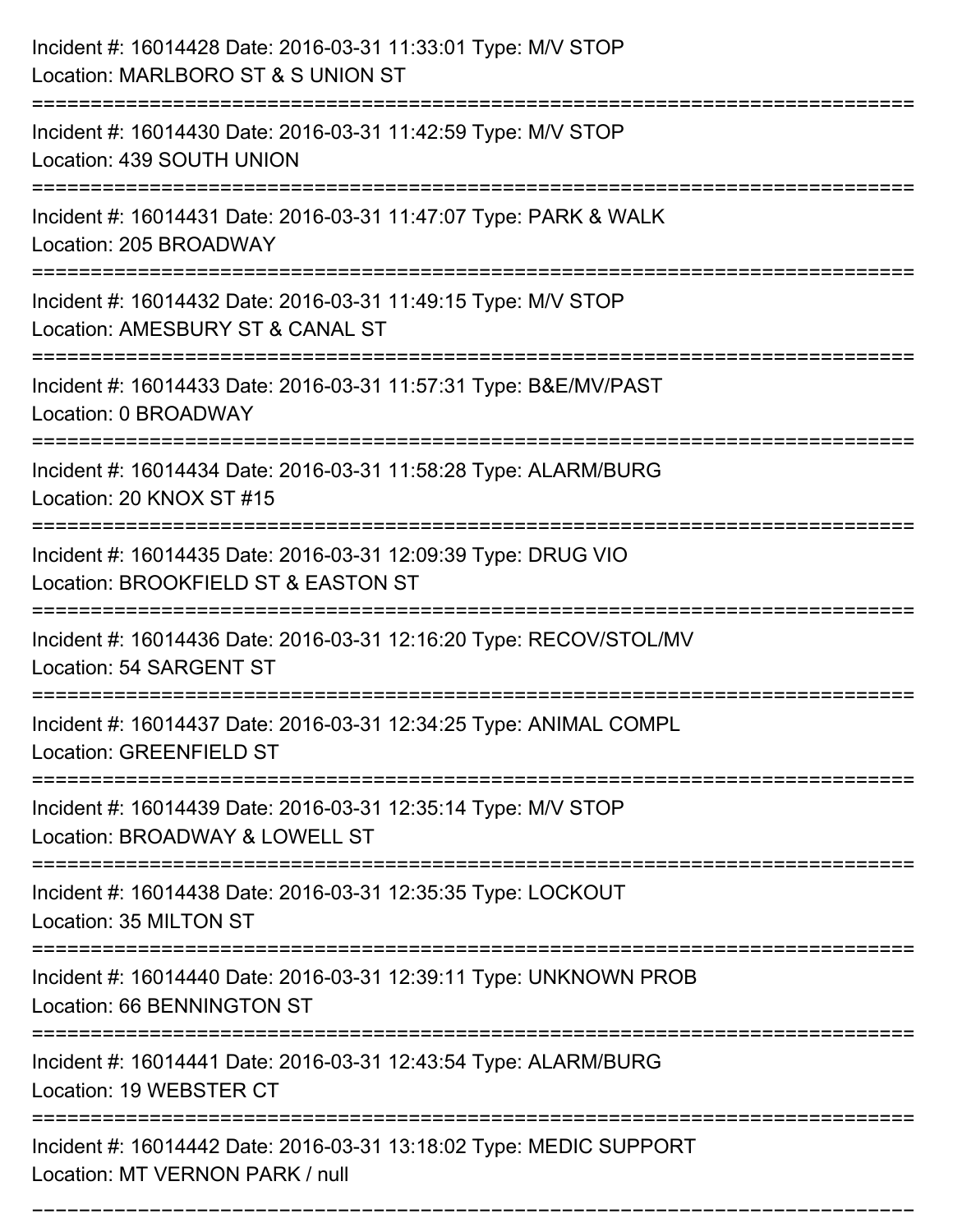| Incident #: 16014443 Date: 2016-03-31 13:39:11 Type: M/V STOP<br>Location: 478 MT VERNON ST                                       |
|-----------------------------------------------------------------------------------------------------------------------------------|
| Incident #: 16014444 Date: 2016-03-31 13:47:30 Type: GENERAL SERV<br>Location: LEXINGTON ST & MYRTLE ST                           |
| Incident #: 16014445 Date: 2016-03-31 13:58:54 Type: SUS PERS/MV<br>Location: 400 ANDOVER ST<br>:===============================  |
| Incident #: 16014446 Date: 2016-03-31 14:03:57 Type: ALARM/BURG<br>Location: 283 HIGH ST FL 2ND                                   |
| Incident #: 16014447 Date: 2016-03-31 14:08:53 Type: HIT & RUN M/V<br>Location: BROADWAY & HAVERHILL ST<br>====================== |
| Incident #: 16014448 Date: 2016-03-31 14:10:25 Type: AUTO ACC/NO PI<br>Location: 539 HAMPSHIRE ST                                 |
| Incident #: 16014449 Date: 2016-03-31 14:19:12 Type: MV/BLOCKING<br>Location: 73 ERVING AV<br>==============================      |
| Incident #: 16014450 Date: 2016-03-31 14:20:55 Type: AUTO ACC/NO PI<br>Location: ARLINGTON ST & CENTRE ST                         |
| Incident #: 16014451 Date: 2016-03-31 14:23:22 Type: DRUG VIO<br>Location: 50 KNOX ST<br>------------------                       |
| Incident #: 16014452 Date: 2016-03-31 14:24:23 Type: M/V STOP<br>Location: S BROADWAY & SALEM ST                                  |
| Incident #: 16014453 Date: 2016-03-31 14:28:13 Type: GENERAL SERV<br>Location: 200 COMMON ST                                      |
| Incident #: 16014454 Date: 2016-03-31 14:29:52 Type: M/V STOP<br>Location: LAWRENCE ST & LEXINGTON ST                             |
| Incident #: 16014455 Date: 2016-03-31 14:33:06 Type: A&B PAST<br>Location: BROOK ST & UNION ST                                    |
| Incident #: 16014456 Date: 2016-03-31 14:37:34 Type: FIRE/MV<br>Location: N PARISH RD & OSGOOD ST                                 |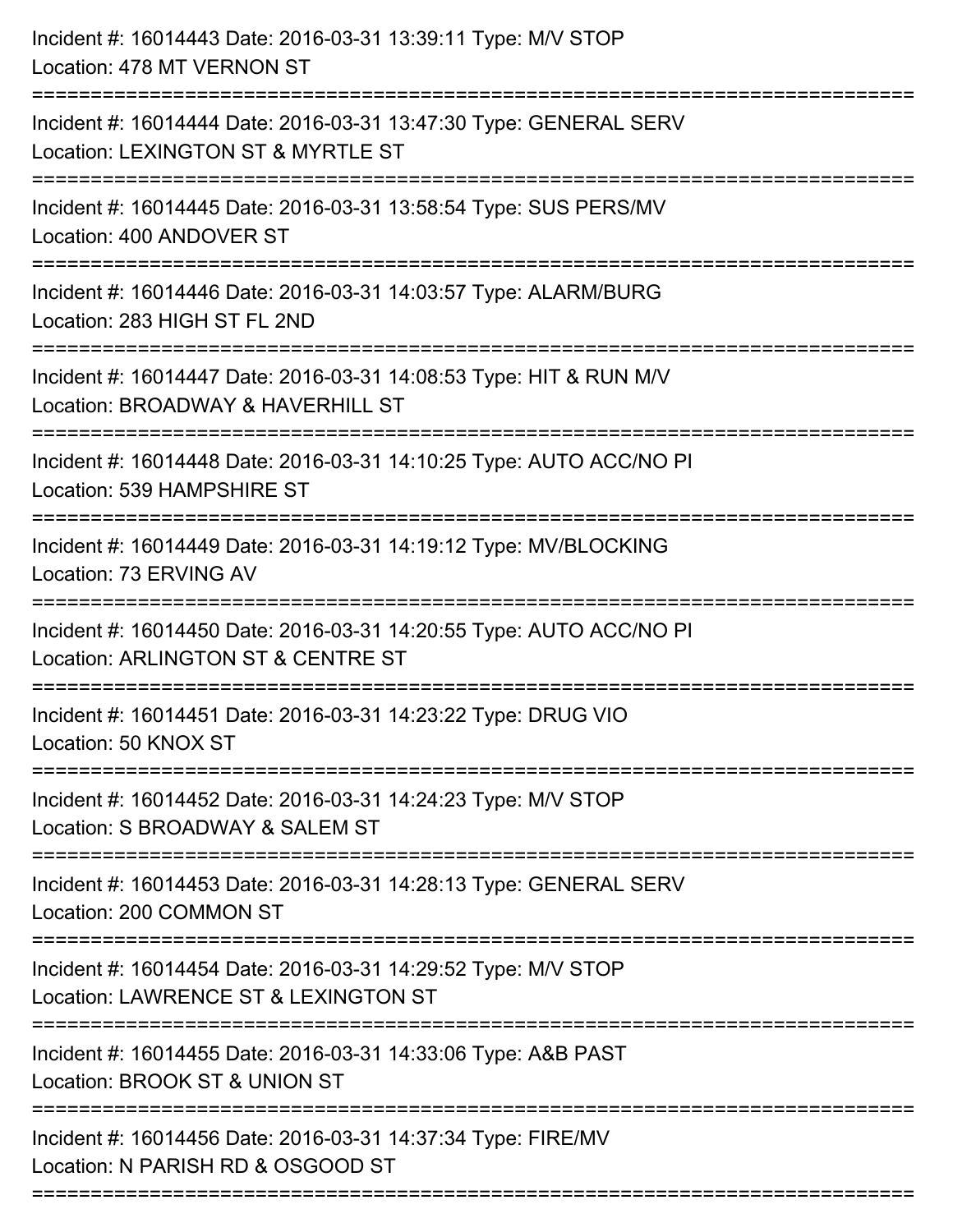Location: 14 LEA ST

| Incident #: 16014458 Date: 2016-03-31 14:47:42 Type: M/V STOP<br>Location: 347 HAVERHILL ST              |
|----------------------------------------------------------------------------------------------------------|
| Incident #: 16014459 Date: 2016-03-31 14:48:44 Type: WIRE DOWN<br>Location: E HAVERHILL ST & PROSPECT ST |
| Incident #: 16014460 Date: 2016-03-31 14:57:15 Type: ALARM/BURG<br>Location: 36 E PLEASANT ST            |
| Incident #: 16014461 Date: 2016-03-31 15:28:55 Type: INVEST CONT<br>Location: 45 SULLIVAN AV             |
| Incident #: 16014462 Date: 2016-03-31 15:33:27 Type: AUTO ACC/NO PI<br>Location: BROOK ST & NEWBURY ST   |
| Incident #: 16014463 Date: 2016-03-31 15:33:46 Type: SUS PERS/MV<br><b>Location: SOUTH COMMON</b>        |
| Incident #: 16014464 Date: 2016-03-31 15:40:42 Type: M/V STOP<br>Location: COMMON ST & LAWRENCE ST       |
| Incident #: 16014465 Date: 2016-03-31 15:43:14 Type: ALARM/BURG<br>Location: 43 SHAW ST                  |
| Incident #: 16014466 Date: 2016-03-31 15:46:17 Type: M/V STOP<br>Location: 135 S BROADWAY                |
| Incident #: 16014467 Date: 2016-03-31 15:52:16 Type: CK WELL BEING<br>Location: OSGOOD ST & PORTLAND ST  |
| Incident #: 16014468 Date: 2016-03-31 15:53:25 Type: GENERAL SERV<br>Location: 296 AMES ST FL 1ST        |
| Incident #: 16014469 Date: 2016-03-31 15:55:34 Type: WARRANT SERVE<br>Location: 186 EXCHANGE ST          |
| Incident #: 16014470 Date: 2016-03-31 15:56:56 Type: HIT & RUN M/V<br>Location: ARLINGTON ST & BROADWAY  |
|                                                                                                          |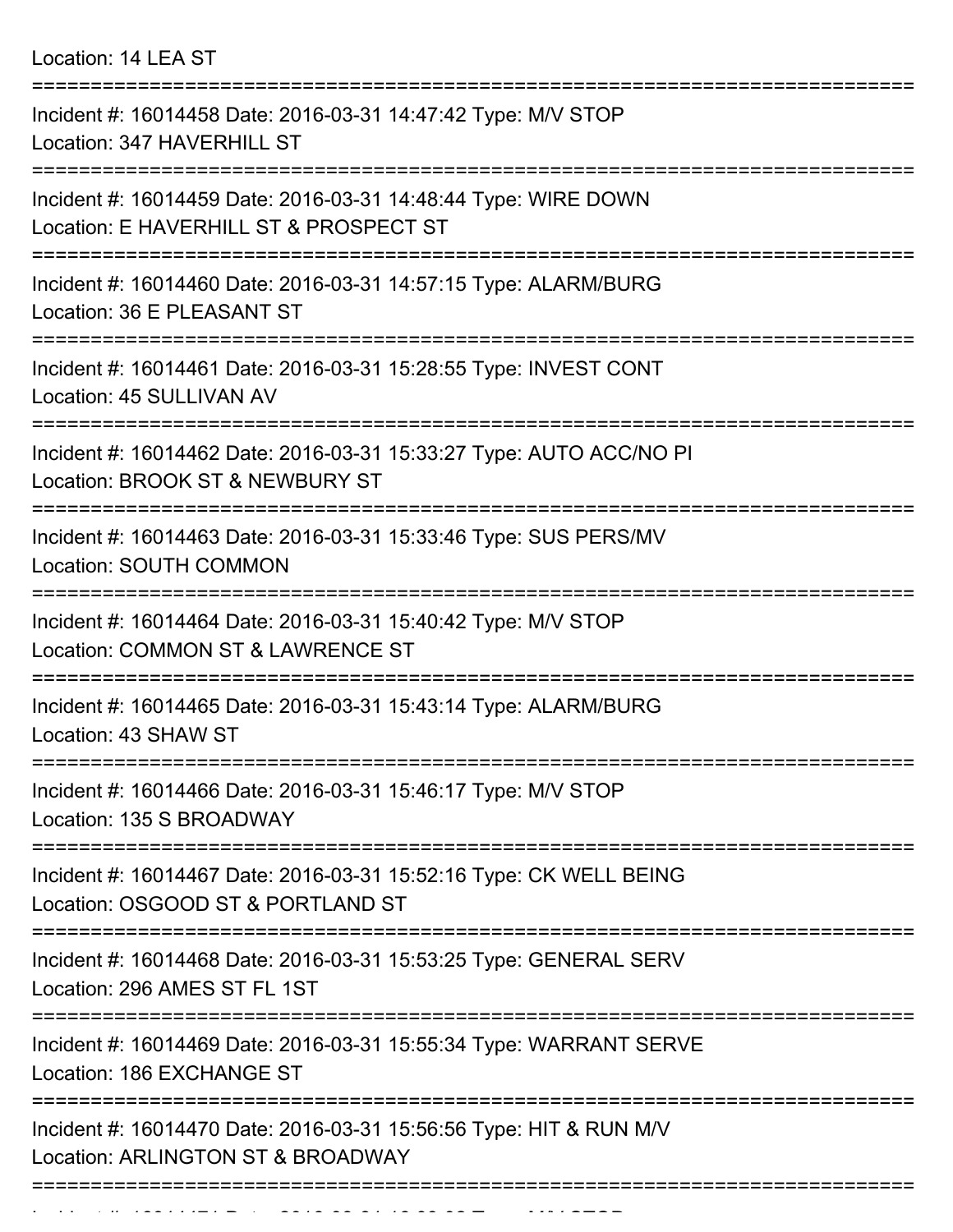Location: AMESBURY ST & ESSEX ST =========================================================================== Incident #: 16014472 Date: 2016-03-31 16:09:43 Type: ALARM/BURG Location: 150 GARDEN ST =========================================================================== Incident #: 16014473 Date: 2016-03-31 16:17:01 Type: NEIGHBOR PROB Location: 161 PARK ST FL 1ST =========================================================================== Incident #: 16014474 Date: 2016-03-31 16:29:02 Type: AUTO ACC/PED Location: E HAVERHILL ST & MARSTON ST =========================================================================== Incident #: 16014475 Date: 2016-03-31 16:45:52 Type: GENERAL SERV Location: INMAN ST =========================================================================== Incident #: 16014477 Date: 2016-03-31 16:47:35 Type: HIT & RUN M/V Location: LAWRENCE ST & MAPLE ST =========================================================================== Incident #: 16014476 Date: 2016-03-31 16:48:00 Type: SUICIDE ATTEMPT Location: 329 HIGH ST =========================================================================== Incident #: 16014478 Date: 2016-03-31 16:54:52 Type: ALARM/BURG Location: GOOD SHEPARD / 412 HAMPSHIRE ST =========================================================================== Incident #: 16014479 Date: 2016-03-31 17:06:32 Type: AUTO ACC/NO PI Location: 163 WEST ST =========================================================================== Incident #: 16014480 Date: 2016-03-31 17:14:11 Type: MEDIC SUPPORT Location: 11 LAWRENCE ST #706 =========================================================================== Incident #: 16014481 Date: 2016-03-31 17:15:49 Type: DRUG VIO Location: 81 IRENE ST =========================================================================== Incident #: 16014482 Date: 2016-03-31 17:34:10 Type: MAN DOWN Location: 653 ESSEX ST =========================================================================== Incident #: 16014485 Date: 2016-03-31 17:39:02 Type: SUS PERS/MV Location: 342 LAWRENCE ST =========================================================================== Incident #: 16014483 Date: 2016-03-31 17:39:17 Type: M/V STOP Location: BROADWAY & CONCORD ST =============================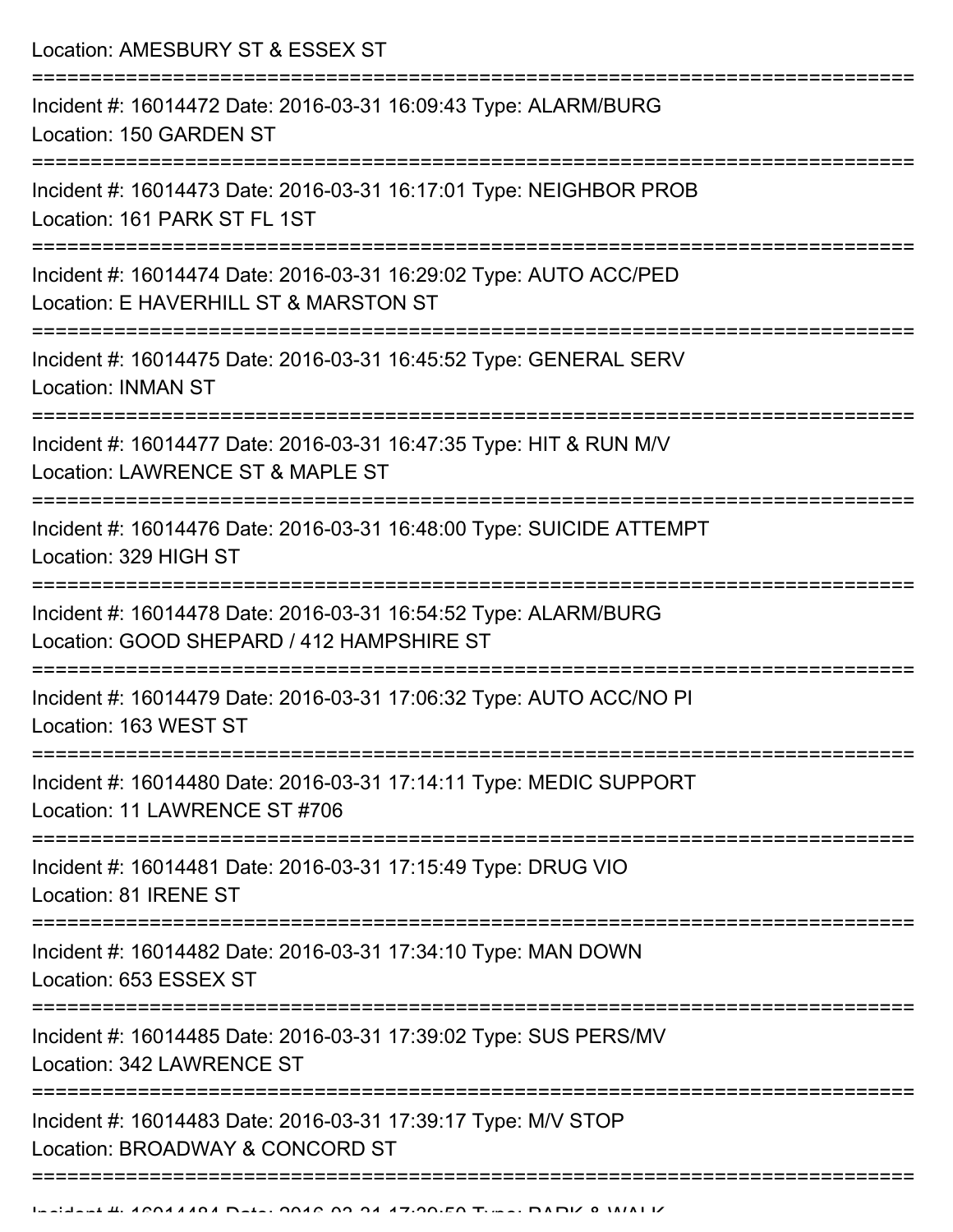| Location: BRADFORD ST & BROADWAY                                                                                               |
|--------------------------------------------------------------------------------------------------------------------------------|
| Incident #: 16014486 Date: 2016-03-31 17:45:17 Type: SUS PERS/MV<br>Location: 45 WESLEY ST                                     |
| Incident #: 16014487 Date: 2016-03-31 17:51:03 Type: M/V STOP<br>Location: BROADWAY & LOWELL ST                                |
| Incident #: 16014488 Date: 2016-03-31 17:52:27 Type: MEDIC SUPPORT<br>Location: BREAD AND ROSES / 58 NEWBURY ST                |
| :=================================<br>Incident #: 16014489 Date: 2016-03-31 17:53:47 Type: SUS PERS/MV<br>Location: 2 ACTON ST |
| Incident #: 16014490 Date: 2016-03-31 18:11:15 Type: LIC PLATE STO<br>Location: 52 MYRTLE ST                                   |
| Incident #: 16014491 Date: 2016-03-31 18:16:19 Type: M/V STOP<br>Location: ESSEX ST & NEWBURY ST                               |
| Incident #: 16014492 Date: 2016-03-31 18:20:44 Type: M/V STOP<br>Location: CHESTNUT ST & LAWRENCE ST                           |
| Incident #: 16014493 Date: 2016-03-31 18:28:13 Type: HIT & RUN M/V<br>Location: WIRE SERVICES / 201 LAWRENCE ST                |
| Incident #: 16014494 Date: 2016-03-31 18:37:24 Type: LARCENY/PAST<br>Location: 175 ESSEX ST                                    |
| -----------------------<br>Incident #: 16014495 Date: 2016-03-31 18:41:32 Type: M/V STOP<br>Location: FERN ST & SARATOGA ST    |
| Incident #: 16014496 Date: 2016-03-31 18:45:13 Type: 911 HANG UP<br>Location: CVS / 266 BROADWAY                               |
| Incident #: 16014497 Date: 2016-03-31 18:52:11 Type: MEDIC SUPPORT<br>Location: 59 TREMONT ST #110                             |
| Incident #: 16014498 Date: 2016-03-31 18:54:43 Type: INVESTIGATION<br>Location: 36 NEWTON ST                                   |
| Incident #: 16014499 Date: 2016-03-31 18:55:45 Type: LINKNOWN PROB                                                             |

Incident #: 16014499 Date: 2016-03-31 18:55:45 Type: UNKNOWN PROB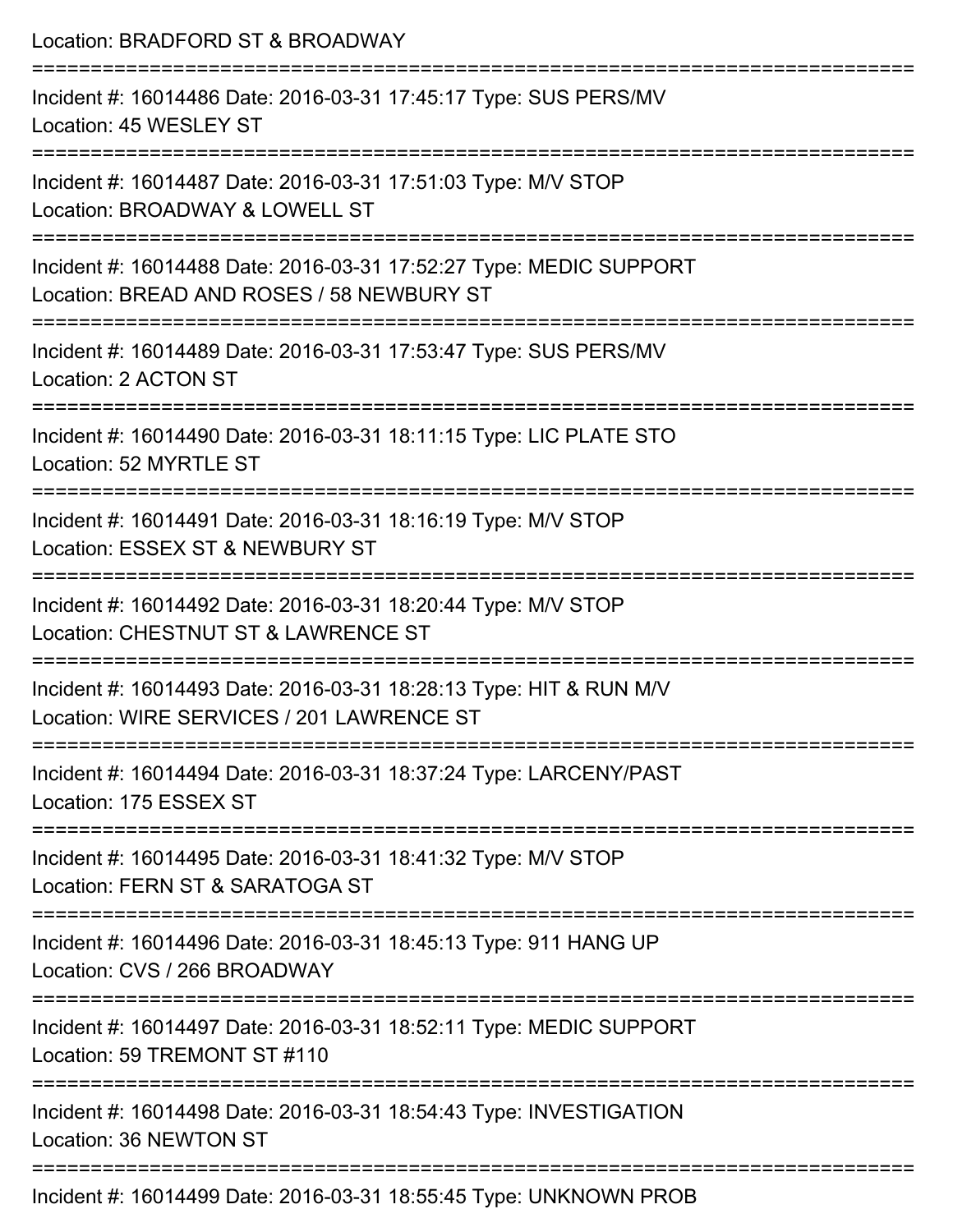| Incident #: 16014500 Date: 2016-03-31 18:56:09 Type: ALARM/BURG<br>Location: BANK OF AMERICA / 67 WINTHROP AV          |
|------------------------------------------------------------------------------------------------------------------------|
| Incident #: 16014501 Date: 2016-03-31 19:03:24 Type: M/V STOP<br>Location: 265 ESSEX ST                                |
| Incident #: 16014502 Date: 2016-03-31 19:05:38 Type: M/V STOP<br>Location: 473 ESSEX ST                                |
| Incident #: 16014503 Date: 2016-03-31 19:10:34 Type: M/V STOP<br>Location: 112 S UNION ST                              |
| Incident #: 16014504 Date: 2016-03-31 19:14:06 Type: SUS PERS/MV<br>Location: HAFFNERS / MARKET ST<br>---------------- |
| Incident #: 16014505 Date: 2016-03-31 19:19:30 Type: HIT & RUN M/V<br>Location: 201 LAWRENCE ST                        |
| Incident #: 16014506 Date: 2016-03-31 19:26:00 Type: M/V STOP<br><b>Location: BARKER ST</b>                            |
| Incident #: 16014507 Date: 2016-03-31 19:34:58 Type: M/V STOP<br>Location: LAWRENCE ST & MAPLE ST                      |
| Incident #: 16014508 Date: 2016-03-31 19:37:59 Type: A&B PAST<br>Location: ROLLINS SCHOOL / 451 HOWARD ST              |
| Incident #: 16014509 Date: 2016-03-31 19:45:16 Type: AUTO ACC/PI<br>Location: GRANVILLE ST & S BROADWAY                |
| Incident #: 16014510 Date: 2016-03-31 19:52:17 Type: DISTURBANCE<br>Location: 64 E HAVERHILL ST                        |
| Incident #: 16014511 Date: 2016-03-31 20:09:21 Type: DISTURBANCE<br>Location: BENNINGTON ST & FERN ST                  |
| Incident #: 16014512 Date: 2016-03-31 20:19:37 Type: M/V STOP<br>Location: 63 AMES ST                                  |
| Incident #: 16014513 Date: 2016-03-31 20:40:42 Type: ALARMS                                                            |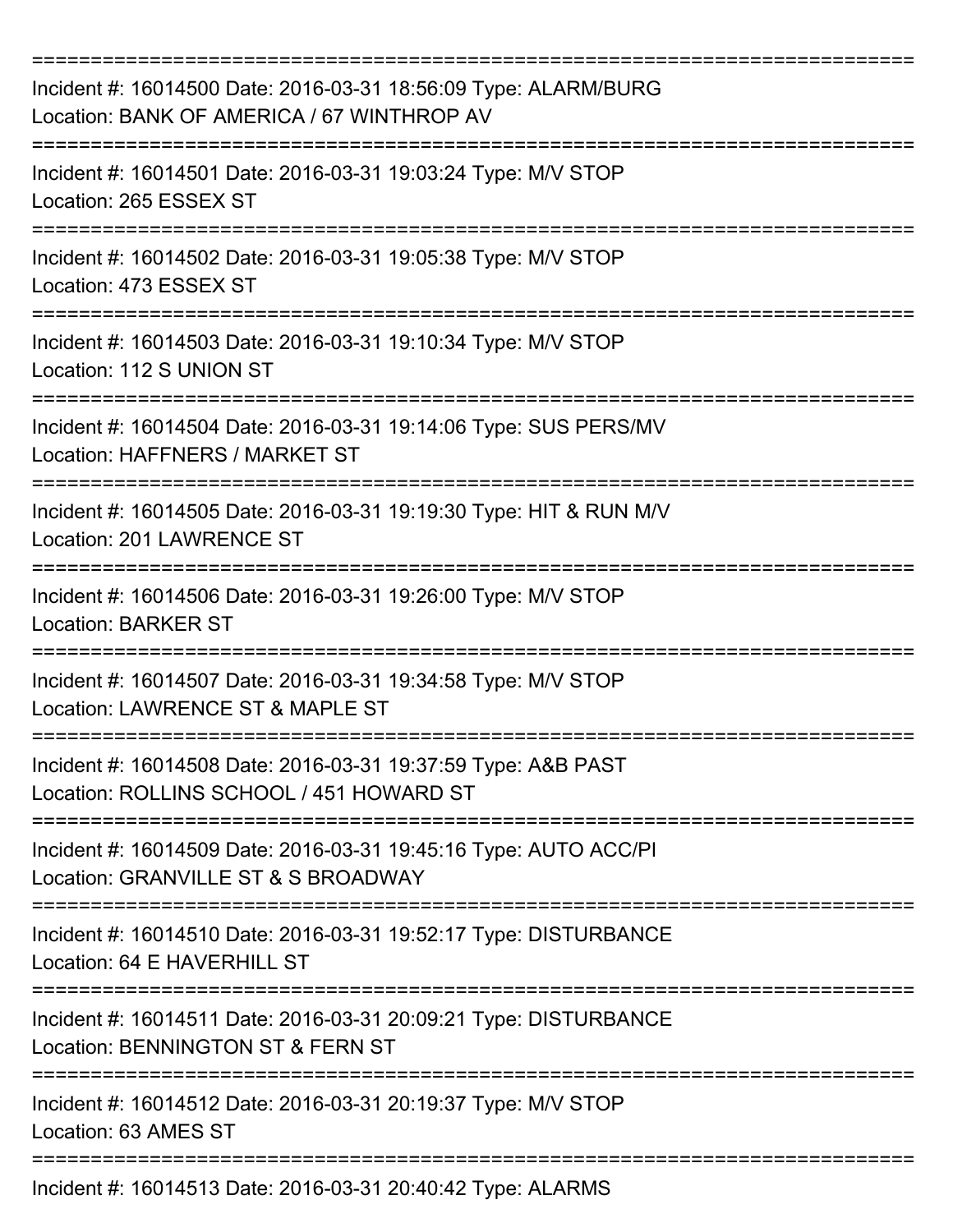| Incident #: 16014514 Date: 2016-03-31 20:48:30 Type: M/V STOP<br>Location: PARK ST & SPRUCE ST                                  |
|---------------------------------------------------------------------------------------------------------------------------------|
| Incident #: 16014515 Date: 2016-03-31 20:49:15 Type: MAL DAMAGE<br>Location: 32 WASHINGTON ST                                   |
| Incident #: 16014516 Date: 2016-03-31 21:02:23 Type: M/V STOP<br>Location: 10 DARTMOUTH ST                                      |
| Incident #: 16014517 Date: 2016-03-31 21:09:01 Type: AUTO ACC/PI<br><b>Location: MARSTON &amp; CANAL</b>                        |
| Incident #: 16014518 Date: 2016-03-31 21:14:14 Type: ALARMS<br>Location: 104C GLENN ST                                          |
| Incident #: 16014519 Date: 2016-03-31 21:30:40 Type: UNWANTEDGUEST<br>Location: 233 JACKSON ST                                  |
| Incident #: 16014520 Date: 2016-03-31 21:32:59 Type: GENERAL SERV<br>Location: 48 OLIVE AV                                      |
| =======================<br>Incident #: 16014521 Date: 2016-03-31 21:47:48 Type: ROBBERY ARMED<br>Location: BROADWAY & COMMON ST |
| Incident #: 16014523 Date: 2016-03-31 21:56:35 Type: DISTURBANCE<br>Location: 550 BROADWAY #415                                 |
| Incident #: 16014522 Date: 2016-03-31 21:57:09 Type: SUS PERS/MV<br><b>Location: ALLEN ST</b>                                   |
| Incident #: 16014524 Date: 2016-03-31 22:08:50 Type: SUS PERS/MV<br>Location: 187 MT VERNON ST                                  |
| Incident #: 16014525 Date: 2016-03-31 22:26:52 Type: M/V STOP<br>Location: ST MARY'S CHURCH / 205 HAMPSHIRE ST                  |
| Incident #: 16014526 Date: 2016-03-31 22:30:11 Type: M/V STOP<br>Location: LAWRENCE ST & METHUEN ST                             |
| Incident #: 16014527 Date: 2016-03-31 22:39:14 Type: M/V STOP                                                                   |